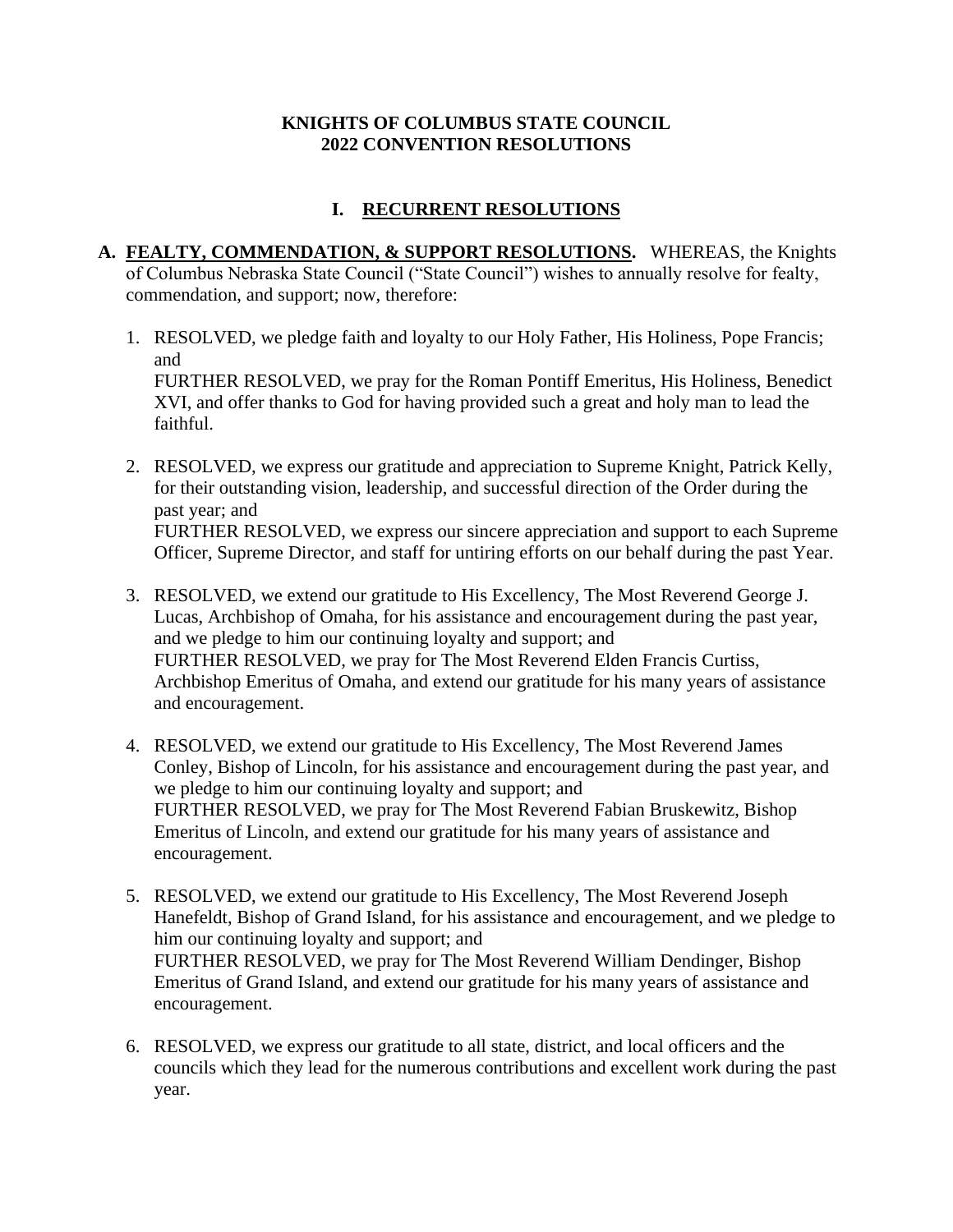- 7. RESOLVED, we express our sincere appreciation to the city officials and people of Kearney, Nebraska, for assisting with the preparation and conducting of the  $117<sup>th</sup>$  Annual Nebraska State Convention, and for the hospitality and splendid efforts in making the State Convention a success.
- 8. RESOLVED, the State Council is honored to host a representative of the Supreme Council as our State Dinner guest and speaker; we extend our sincere gratitude and appreciation.
- 9. RESOLVED, the State Council continues to support all priests in their tasks with time, energy, and resources, and also with prayers, friendship, kindness, and support for each of them and the office they hold as Jesus' representatives in our parishes.
- **B. POSITION RESOLUTIONS.** WHEREAS, the State Council wishes to annually state its position on a variety of topics of particular interest to the State Council and Organization; now, therefore:
	- 1. RESOLVED, we pray for the souls of our deceased Popes and offer thanks to God, the Father of all creation, for providing such great and holy men to lead the faithful.
	- 2. RESOLVED, we pray for the souls of our departed Brother Knights, may they rest in peace.
	- 3. RESOLVED, we recommend to the Supreme Council that the Board of Directors and Supreme Officers continue to pursue the cause of sainthood of Blessed Michael J. McGivney.
	- 4. RESOLVED, we pledge to continue to seek the reversal of court decisions legalizing abortion and the re-establishment of full legal protection for the unborn; and FURTHER RESOLVED, pending this result, we pledge to continue support of laws and public policies limiting the performance of abortion as much as possible; and FURTHER RESOLVED, we pledge to continue the activities of the Order at all levels to inform, educate, and motivate our own members, the public at large, and public officials regarding the dignity and sanctity of human life at all stages, from conception to natural death, and the evils of abortion and other offenses against innocent life.
	- 5. RESOLVED, we pledge to support the lawful challenge of all Government legislation, regulation, and policy that requires the furnishing of reproductive services without exception.
	- 6. RESOLVED, we pledge continued support for traditional marriage between one man and one woman; and FURTHER RESOLVED, we pledge to continue the activities of the Knights of Columbus at all levels to oppose laws and public policies legalizing or supporting "homosexual marriage", "same-sex marriage", and/or similar unions.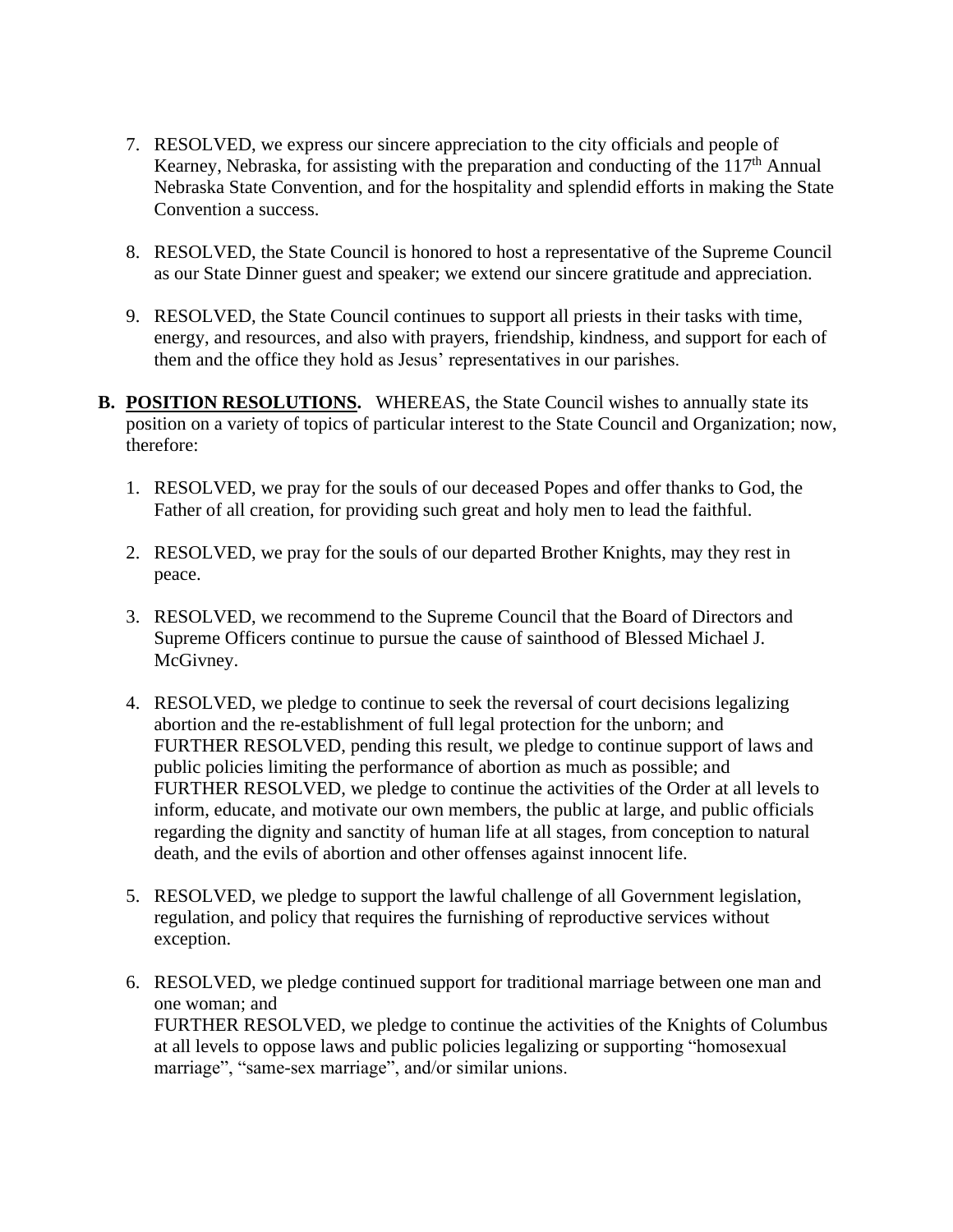7. RESOLVED, that we encourage parents to foster a Christian atmosphere in their homes that allows them to openly discuss decency in media and entertainment and their concerns about misuse of the Internet with their children;

FURTHER RESOLVED, that we condemn pornography and graphic sexual content in entertainment and the media and call on Internet providers and the media and entertainment industry to maintain high standards of decency that will protect children and promote healthy family life;

FURTHER RESOLVED, that we commend and thank those in the media, entertainment, and retail industries who produce family-friendly media and entertainment products and pledge to patronize them in our choices as consumers; and

FURTHER RESOLVED, that we support groups that fight pornography and graphic sexual content in media and entertainment, and that we pledge ourselves to use television, film, and the Internet to promote family values and a healthy understanding of human sexuality.

- 8. RESOLVED, that we express our strong support for Catholic schools everywhere and encourage legislation and policies that would establish parental choice in education through tax credits, vouchers, and scholarships which would ensure that all parents have the financial means to send their children to Catholic schools.
- 9. RESOLVED, the State Council again encourages all subordinate councils to pray for vocations at every council meeting in the Nebraska jurisdiction.
- 10. RESOLVED, the State Council encourages subordinate councils to support the Newman Centers and Catholic parishes of college youth in Nebraska to provide continuing Catholic education and social support to our youth in college.
- **C. AUTHORIZING RESOLUTIONS.** WHEREAS, the State Council wishes to annually authorize certain actions and requirements; now, therefore:
	- 1. RESOLVED, the State Council shall host the annual workshop forum during the 2023 State Convention and pay the fair and reasonable expenses thereof.
	- 2. RESOLVED, the State Council shall host an annual Chaplains' Seminar during the 2023 State Convention and pay the fair and reasonable expenses thereof.
	- 3. RESOLVED, the State Council shall prepare, publish, and distribute a State Directory for the 2022-2023 Columbian Year and pay the actual expenses thereof.
	- 4. RESOLVED, the State Council shall publish the Knights Courier quarterly for the 2022- 2023 Columbian Year and pay the fair and reasonable expenses thereof; and FURTHER RESOLVED, each issue of the Knights Courier published during the 2022- 2023 Columbian Year shall be delivered to each member of each subordinate council as reflected by the membership records maintained at the office of the Supreme Council by electronic transmission (email), U.S. Postal Service, hand-delivery, or other reasonably reliable means as determined and directed by the State Council Executive Committee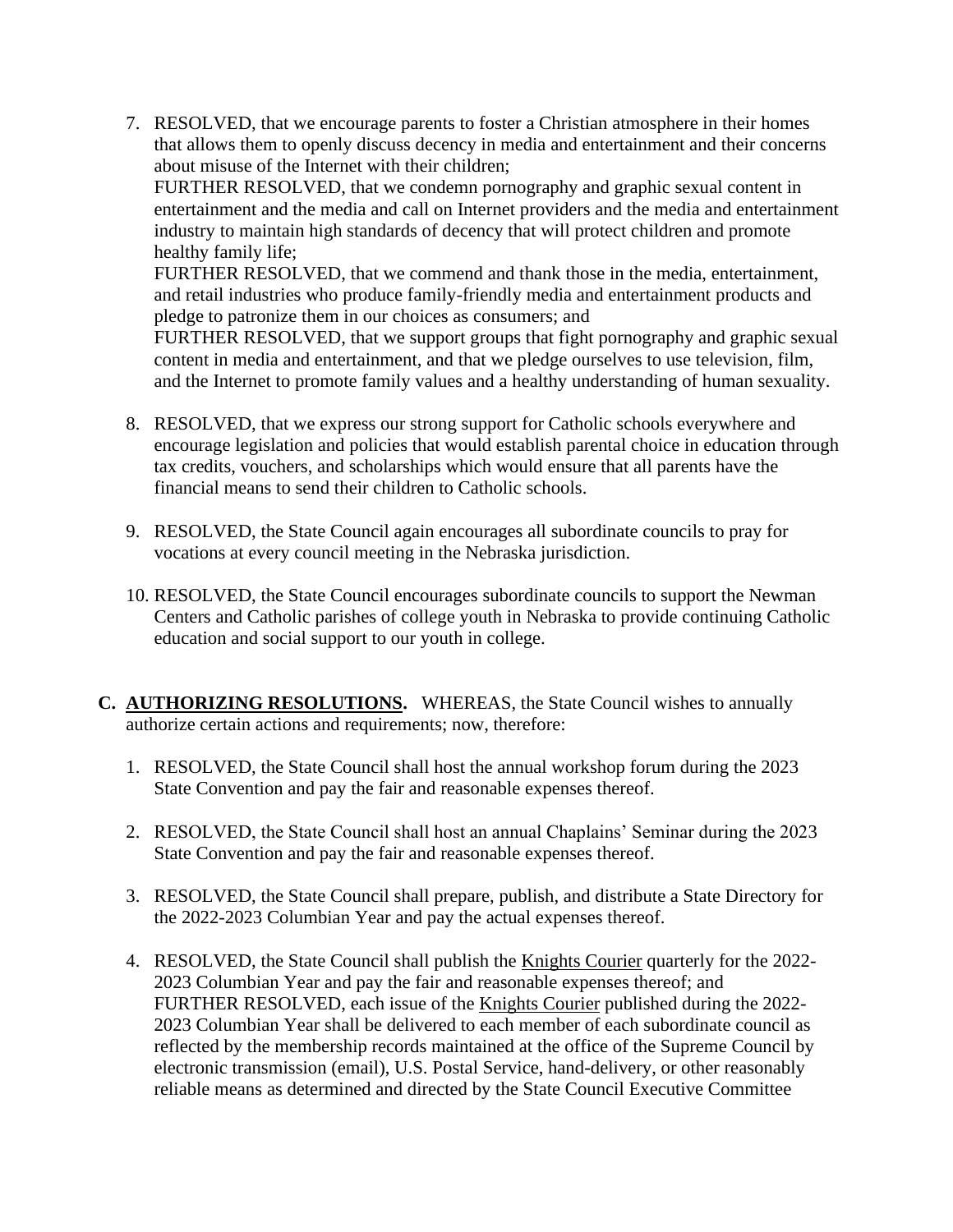("Executive Committee") and that the fair and reasonable expenses thereof be paid by the State Council.

- 5. RESOLVED, the State Council shall continue to levy an annual assessment on the subordinate councils of at least eight dollars and seventy-five cents (\$8.75) per capita, payable pursuant to The First Revised and Restated Bylaws of the Nebraska State Council of the Knights of Columbus, and all such prior assessments made and collected are approved.
- 6. RESOLVED, the State Council per diem and mileage rate referenced in The First Revised and Restated Bylaws of the Nebraska State Council of the Knights of Columbus shall be as follows: Per diem at Fifteen Dollars (\$15.00); and, Mileage at Forty Five Cents (\$0.45) per mile one way; and

FURTHER RESOLVED, all such prior assessments made and collected are approved.

- 7. RESOLVED, for the 2022-2023 Columbian Year the Executive Committee shall be and is authorized to pay expenses and obligations of the State Council and select and disburse State Council funds to organizations the Executive Committee deems worthy of support as determined at any regular or special meeting of the Committee pursuant to the Bylaws, and that all such proper payments and disbursements made during the past year are approved.
- 8. RESOLVED, the State Council shall prepare, publish, and distribute a Report of Charitable Disbursements in a form and at a time as determined and directed by the Executive Committee.

## **II. NEW PROPOSED RESOLUTIONS**

### **A. STATE COUNCIL PROPOSED RESOLUTIONS**

WHEREAS, pursuant to the Knights of Columbus Nebraska State Council Bylaws, the Council levies an annual assessment on the subordinate councils (last year being Eight Dollars and Seventy-Five Cents (\$8.75) per capita) payable in two installments; and

WHEREAS, the per capita rate has not increased for a period of eleven (11) years; and

WHEREAS, the Council has experienced and has carried a multitude of rising costs during that same time period; and

WHEREAS on February 17, 2022, the Officers of the Council voted unanimously to increase the annual assessment rate, per capita, to Nine Dollars and Seventy-Five Dollars (\$9.75) for 2022- 2023, and to Ten Dollars and Seventy-Five Cents (\$10.75) for 2023-2024; and

WHEREAS, the new Affiliate Membership Program Initiative reduced the number of Knights in Nebraska by 2100 members,

BE IT RESOLVED, the Council is authorized to increase the annual assessment and levy on the subordinate councils to Nine Dollars and Seventy-Five Cents (\$9.75) per capita for the 2022-2023 Columbian Year, and is further authorized to increase the annual assessment and levy on the subordinate councils to Ten Dollars and Seventy-Five Cents (\$10.75) per capita for the 2023-2024 Columbian Year, payable pursuant to the First Revised and Restated Bylaws of the Nebraska State Council of the Knights of Columbus.